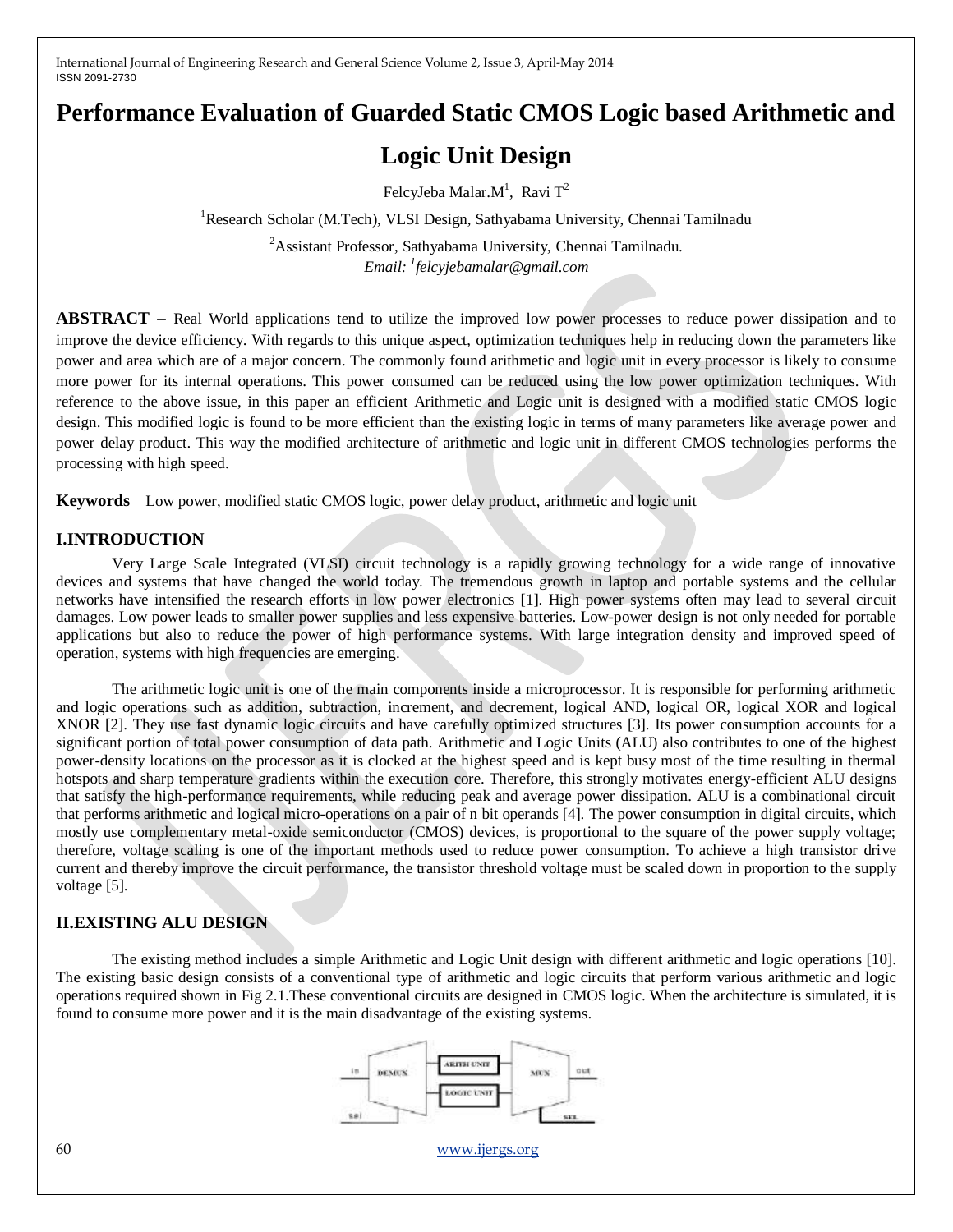#### *Fig 2.1 Basic Concept of ALU design*

The existing feed through Logic, given in Fig 2.2, works in two phases, Reset phase and Evaluation phase [11], [12]. It can be shown, when clock is 'HIGH', the output node is pulled to zero value because transistor Tr is 'ON' and transistor TP is 'OFF'. When clock goes 'LOW', reset transistor Tris turned 'OFF' and Tpbecomes 'ON' resulting in charging or discharging of output node with respect to input. Reset Transistor Tralways provides 0->1 transition, initially in evaluation phase, therefore outperforms the dynamic CMOS in cascading structure. When dynamic CMOS is cascaded, produced result may be false due to 1-> 0 transitions in evaluation phase.



*Fig 2.2 Existing Feed through Logic*

### **III.PROPOSED ALU DESIGN**

The proposed system uses a guarded static logic principle which is explained below. The Fig 3.1 below shows a simple low power technique. This simple modified technique is designed with two control inputs. It works similar to the existing static CMOS logic in which during the high phase of clock, the output node does not give the exact output. When clock becomes low the output node conditionally evaluates to either logic high or low, depending on the inputs to pull up and pull down networks present in the circuit.



*Fig 3.1 Proposed Technique (Guarded static CMOS logic)*

The proposed system consists of a modified Arithmetic and Logic Unit, which includes a modified architecture with the proposed Guarded Static CMOS logic logic (GSCL). Hence an additional loss in power consumption of the circuit is further observed. The modified arithmetic and logic unit block with the control unit is shown in Fig 3.2 below. According to the block diagram below, each block is fed with two control signals. One of the control signals chooses whether the operation to be executed is arithmetic block or logic block. The second control signal chooses which particular block needs to be executed. Hence the choice is made by the user in providing the arithmetic and logic unit with the necessary control input.

61 [www.ijergs.org](http://www.ijergs.org/) Fig 3.2 depicts the main architecture of the paper. There are different blocks that are interlinked to form a complete architecture. For this control signal to be activated inside a particular block, each block is modified with low power techniques to reduce the power consumption that gets wasted because of the execution of all other processing blocks. Using these techniques, only a single arithmetic or logic block is activated and its output is achieved in accordance with the control signal provided. The low power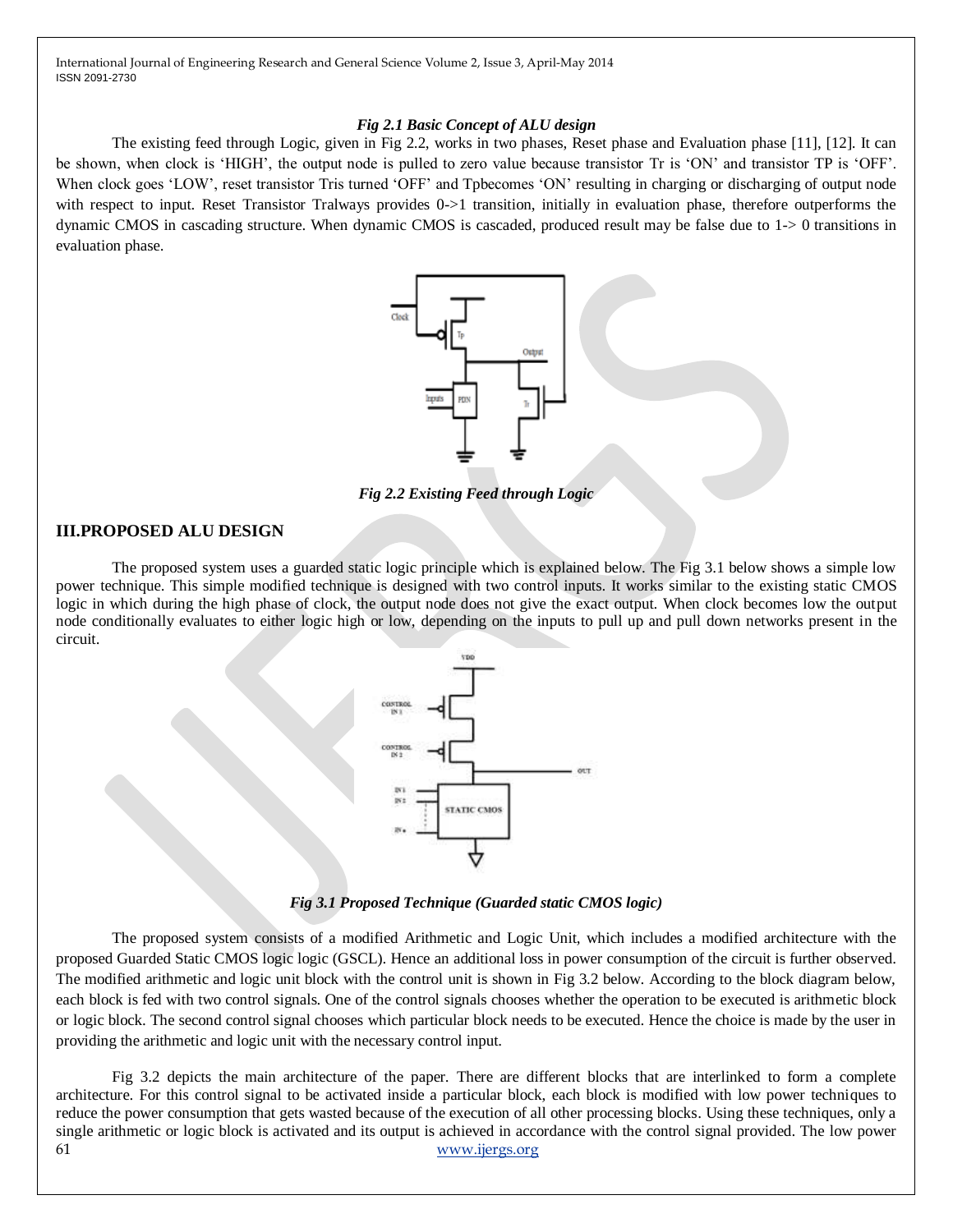technique for this requirement used is discussed below. This way the design is made simple and the processing is done in a continuous manner and used in bigger circuits to compensate for high power dissipation.



*Fig 3.2 Modified Architecture of Arithmetic and Logic unit*

## **3.1 DESCRIPTION OF ARCHITECTURE**

#### *3.1.1 Input Block:*

Input block consists of two general purpose registers. These registers provide the necessary inputs to the arithmetic and logic unit blocks. These blocks functions various arithmetic and logic operations.

#### *3.1.2 ALU Block:*

This arithmetic block consists of four bit adder, subtractor, right and left shifter, comparator, encryption and decryption circuit and multiplier. The logic block consists of four bit AND, OR, NOT, NAND, NOR, XOR and XNOR gates. This architecture is modified in such a way that from the control unit above, instructions are fed to choose a particular operation to be performed and only the execution of that particular operation reaches the output port of the processor. Hence this saves time in turn the power consumption gets reduced to a greater extent than the existing system.

#### *3.1.3 Output Block:*

The output block consists of a simple OR gate whose inputs are the outputs from the 8 units of ALU block. Since only one block outputs a true value, the necessity of an OR gate gets fulfilled here. This is how a simple output block is designed in this paper.

## **IV. TRANSIENT ANALYSIS**





62 [www.ijergs.org](http://www.ijergs.org/)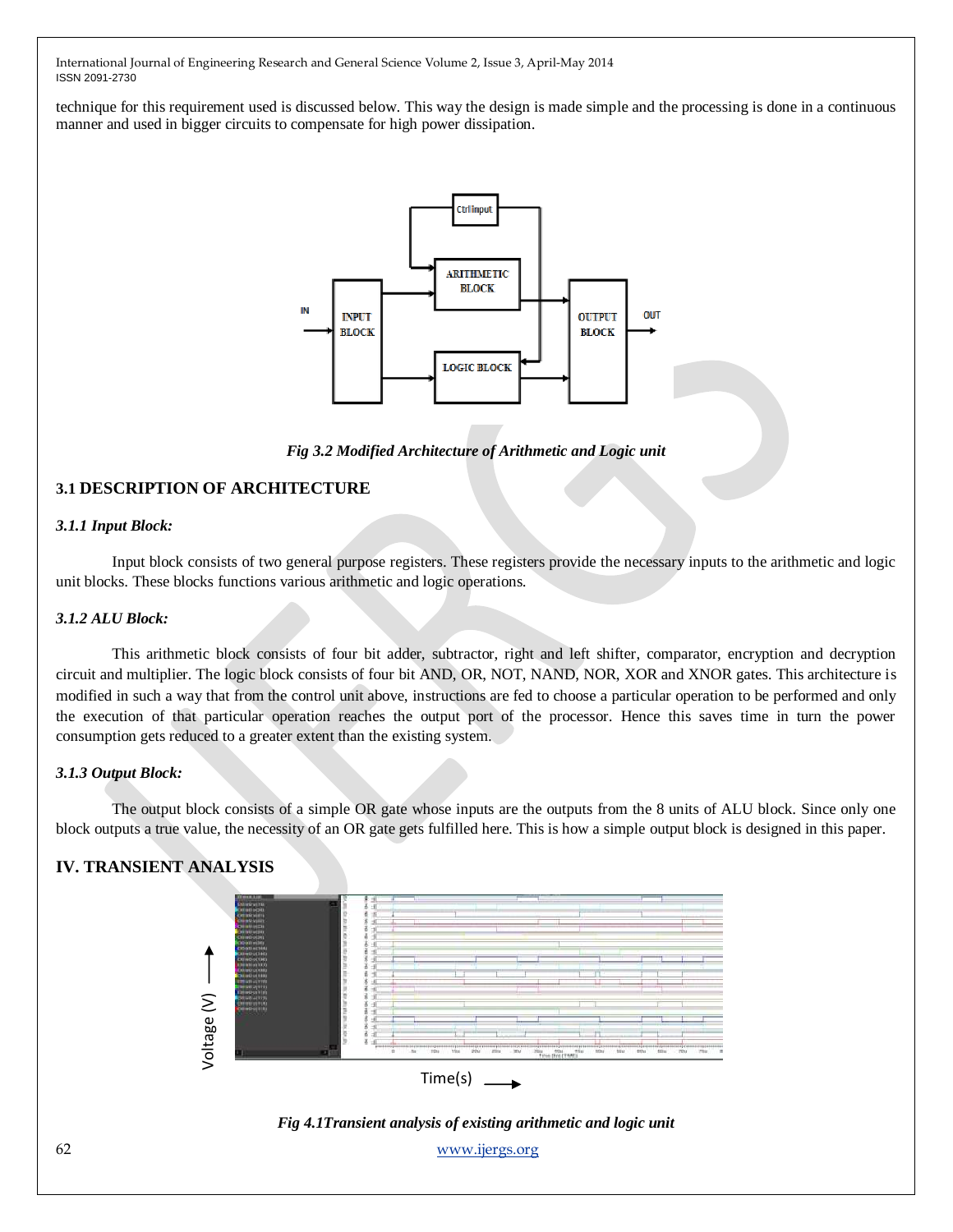Fig 4.1 shows the output waveform of existing 4-bit arithmetic and logic unit in which  $v(19)-v(26)$  represents the ALU input v(104)-v(107) represents the arithmetic unit output, v(108)-v(111) represents the logic unit output, v(112)-v(115) represents the ALU output.



*Fig.4.2 Transient analysis of proposed Arithmetic and logic unit* 

Fig.4.2 shows the output waveform of proposed Arithmetic and logic unit in which  $v(15)$ , $v(16)$ , $v(5)$ , $v(6)$  represents control inputs v(19)-v(26) represents the ALU input v(104)-v(107) represents the arithmetic unit output, v(108)-v(111) represents the logic unit output, v(112)-v(115) represents the ALU output.

## **V. POWER ANALYSIS**

| <b>DEVICE:MOSFET</b><br>TECHNOLOGY:130nm<br><b>OPERATING FREQUENCY:1GHz</b> |                     |                           |                                        |                     |                           |                                         |  |
|-----------------------------------------------------------------------------|---------------------|---------------------------|----------------------------------------|---------------------|---------------------------|-----------------------------------------|--|
| <b>DESIGN</b>                                                               | <b>EXISTING</b>     |                           |                                        | <b>PROPOSED</b>     |                           |                                         |  |
| <b>ALU DESIGN</b>                                                           | Avgpwr<br>$(\mu w)$ | <b>Delay</b><br>$(\mu s)$ | <b>PDP</b><br>$\left(\text{pJ}\right)$ | Avgpwr<br>$(\mu w)$ | <b>Delay</b><br>$(\mu s)$ | <b>PDP</b><br>$\left( \text{pJ}\right)$ |  |
|                                                                             | 126.6               | 2.002                     | 253.45                                 | 101.19              | 0.009                     | 0.910                                   |  |

#### **Table 5.1 Power Analysis of Existing System and Proposed System**

#### **Table 5.2 Power Analysis of Existing System and Proposed System**

| <b>DEVICE:MOSFET</b><br>TECHNOLOGY:32nm<br><b>OPERATING FREQUENCY:1GHz</b> |                 |              |            |                 |       |            |  |  |
|----------------------------------------------------------------------------|-----------------|--------------|------------|-----------------|-------|------------|--|--|
| <b>DESIGN</b>                                                              | <b>EXISTING</b> |              |            | <b>PROPOSED</b> |       |            |  |  |
|                                                                            | Avgpwr          | <b>Delay</b> | <b>PDP</b> | Avgpwr          | Delay | <b>PDP</b> |  |  |

63 [www.ijergs.org](http://www.ijergs.org/)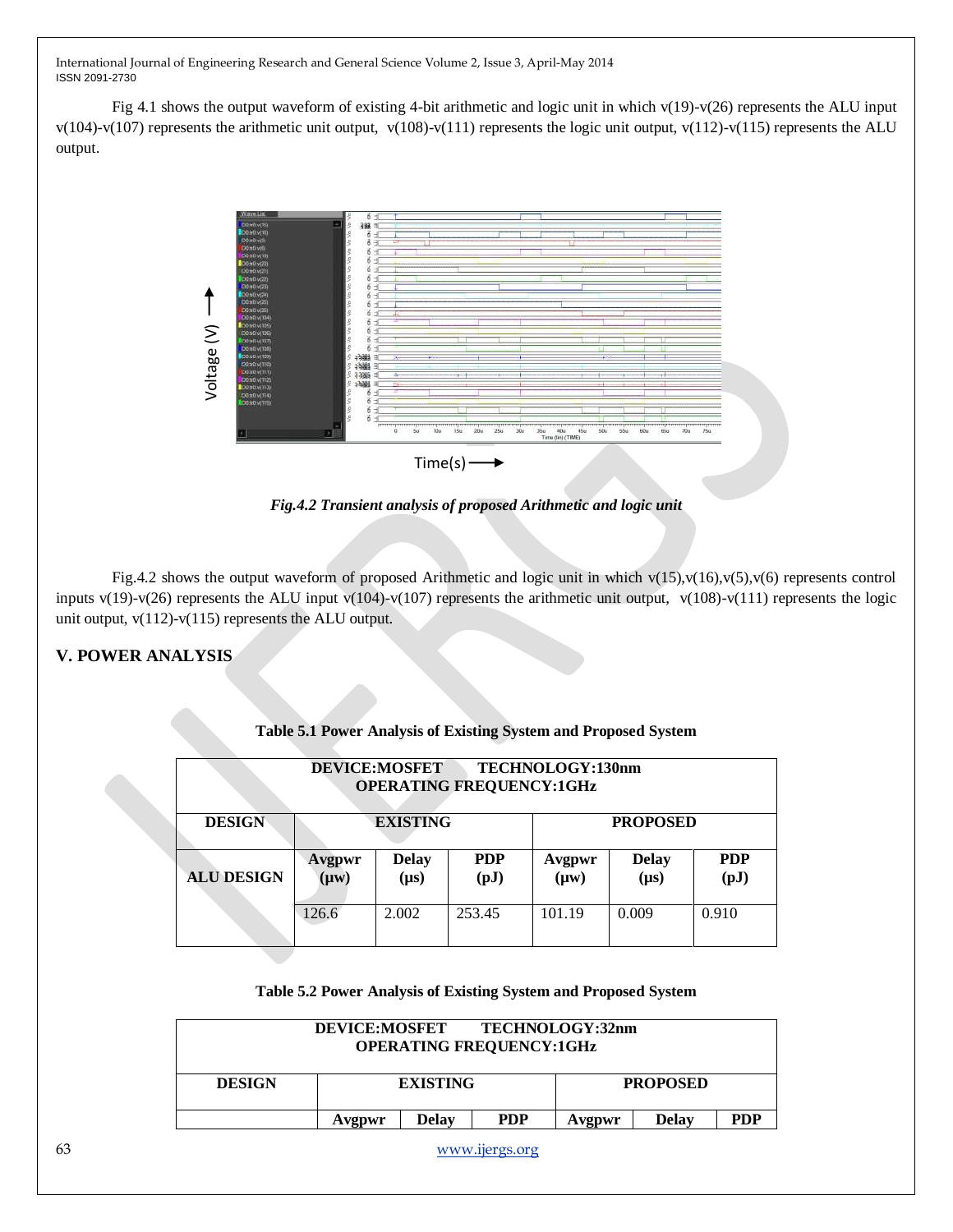| <b>ALU DESIGN</b> | (µw) | (µs)  | (pJ)   | (µw)  | $(\mu s)$ | $\left( \text{pJ}\right)$ |
|-------------------|------|-------|--------|-------|-----------|---------------------------|
|                   | 3967 | 2.026 | 8037.1 | 11.94 | 0.009     | 0.107                     |

#### **Table 5.3 Power Analysis of Existing System and Proposed System**

| <b>DEVICE:MOSFET</b><br>TECHNOLOGY:16nm<br><b>OPERATING FREQUENCY:1GHz</b> |                     |                           |                    |                     |                           |                    |  |  |
|----------------------------------------------------------------------------|---------------------|---------------------------|--------------------|---------------------|---------------------------|--------------------|--|--|
| <b>DESIGN</b>                                                              | <b>EXISTING</b>     |                           |                    | <b>PROPOSED</b>     |                           |                    |  |  |
| <b>ALU DESIGN</b>                                                          | Avgpwr<br>$(\mu w)$ | <b>Delay</b><br>$(\mu s)$ | <b>PDP</b><br>(pJ) | Avgpwr<br>$(\mu w)$ | <b>Delay</b><br>$(\mu s)$ | <b>PDP</b><br>(pJ) |  |  |
|                                                                            | 513.8               | 2.026                     | 1040.9             | 20.86               | 0.009                     | 0.18               |  |  |

The above Tables 5.1, 5.2 & 5.3 shows the performance analysis report for existing and modified arithmetic and logic circuit with the Guarded static CMOS logic technique in three different CMOS nanometer technologies





The above chart in Fig 5.1 shows the comparative performance of ALU with operating voltage of 3.3V using HSPICE in 130nm CMOS technology. The analysis clearly shows that the arithmetic and logic unit in the existing system consumes  $126.6 \mu W$  of power and the proposed system consumes a considerable less amount of 101.19µW of power. When the controlled feed through logic is used in the ALU circuit, the power consumption experiences a drastic reduction increasing the speed of the device.

## **CONCLUSION**

Thus the power consumption is greatly reduced in the modified design using the Guarded static CMOS logic and it is found to be more efficient. With the conventional type of arithmetic and logic unit that executes all the operations at the same time, the power dissipation gets uncontrolled. Hence to discover an alternative, this static CMOS logic was taken as a base and a proposed Guarded Static CMOS logic was introduced. The performance analysis clearly shows that the arithmetic and logic unit designed using Guarded Static CMOS logic shows appropriate dimensions of various parameters helping to obtain a near optimum arithmetic and logic circuit. Hence the power consumption of the modified ALU design is further reduced. The proposed Arithmetic and Logic Unit design can be used in high end real time applications like ARM processors and also in various other low power applications.